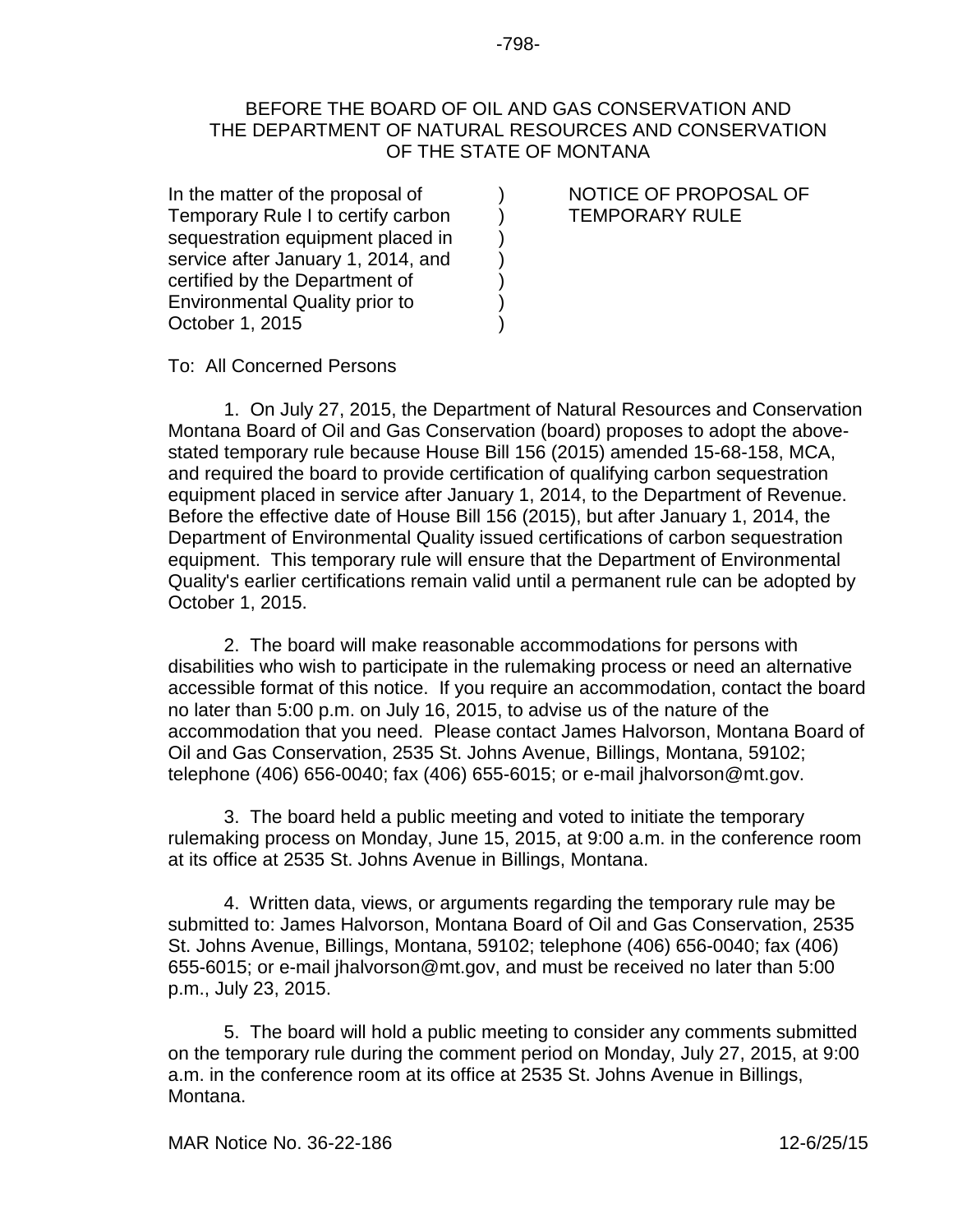6. The text of the temporary rule provides as follows:

RULE I CERTIFICATION OF CLASS FIFTEEN PROPERTY ISSUED BY THE DEPARTMENT OF ENVIRONMENTAL QUALITY BEFORE OCTOBER 1, 2015 (1) Carbon sequestration equipment as defined in 15-6-158(2)(c), MCA, placed in service after January 1, 2014, and certified by the Department of Environmental Quality before October 1, 2015, is certified by the Board of Oil and Gas Conservation.

AUTH: 2-4-303, 15-6-158, MCA IMP: 15-6-158, MCA

7. A standard rulemaking procedure will be undertaken prior to the October 1, 2015, expiration of this temporary rule. Concerned persons are encouraged to submit their comments during the upcoming standard rulemaking process. If concerned persons wish to be personally notified of that rulemaking process, they should submit their name, e-mail, and mailing address to Lucy Richards, P.O. Box 201601, 1625 Eleventh Avenue, Helena, MT 59620; fax (406) 444-2684; e-mail lrichards@mt.gov.

8. The department maintains a list of interested persons who wish to receive notice of rulemaking actions proposed by the board. Persons who wish to have their name added to the list shall make a written request that includes the name, e-mail, and mailing address of the person to receive notices and specifies that the person wishes to receive notices regarding conservation districts and resource development, forestry, oil and gas conservation, trust land management, water resources, or a combination thereof. Notices will be sent by e-mail unless a mailing preference is noted in the request. Such written request may be mailed or delivered to Lucy Richards, P.O. Box 201601, 1625 Eleventh Avenue, Helena, MT 59620; fax (406) 444-2684; e-mail lrichards@mt.gov; or may be made by completing a request form at any rules hearing held by the department.

9. An electronic copy of this notice is available through the Secretary of State's web site at http://sos.mt.gov/ARM/Register and the department's web site at http://www.dnrc.mt.gov. The department strives to make the electronic copy of this notice conform to the official version of the notice, as printed in the Montana Administrative Register, but advises all concerned persons that in the event of a discrepancy between the official printed text of the notice and the electronic version of the notice, only the official printed text will be considered. In addition, although the Secretary of State works to keep its web site accessible at all times, concerned persons should be aware that the web site may be unavailable during some periods, due to system maintenance or technical problems.

10. The bill sponsor contact requirements of 2-4-302, MCA, apply and have been fulfilled. The primary bill sponsor was contacted by telephone and e-mail on June 12, 2015.